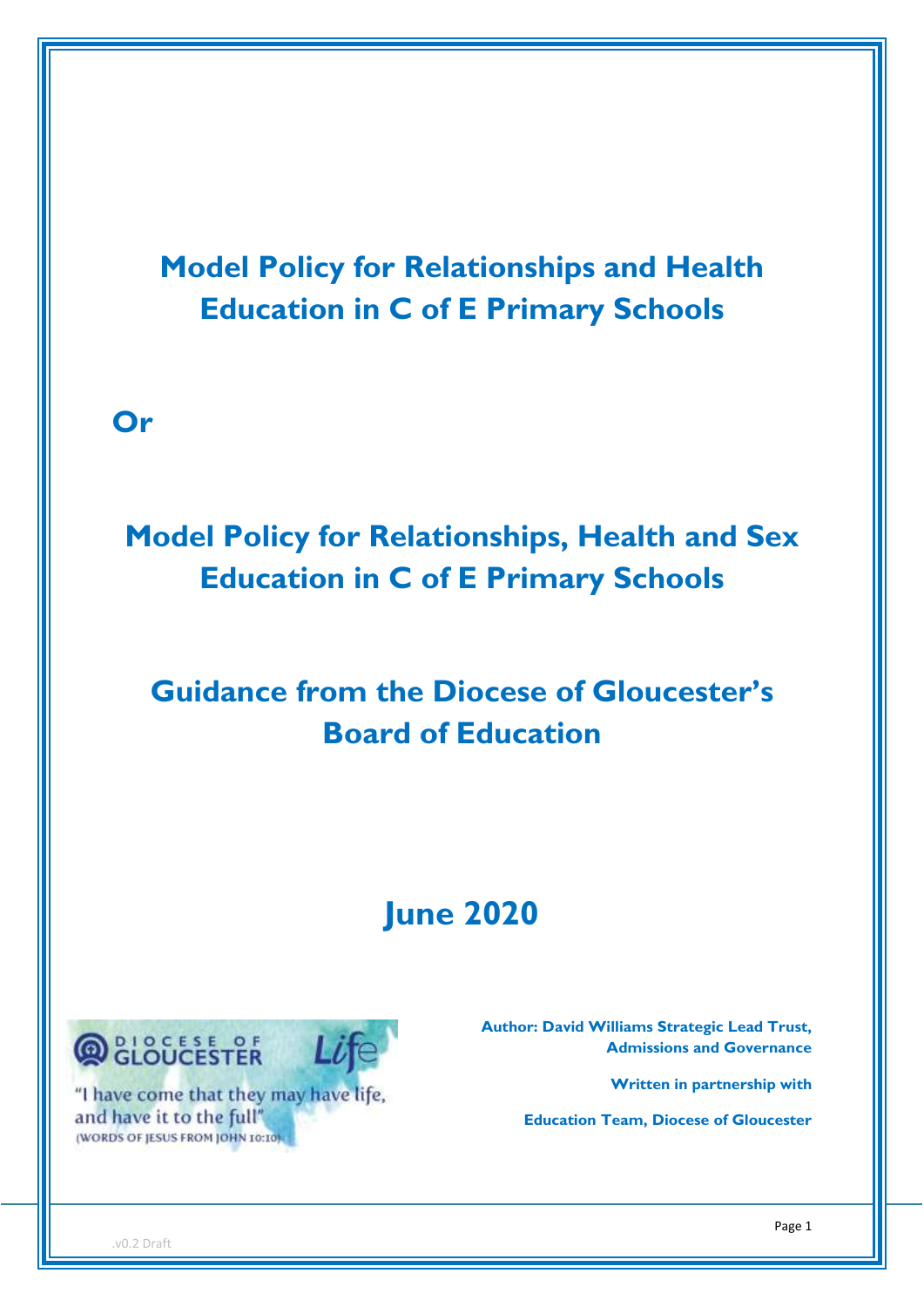# **Contents**

## **Introduction**

Schools/academies should note that where 'school' appears in the document it can be substituted for 'academy' as appropriate.

This suggested policy could be used as a template for governing bodies of Church of England schools in the Diocese of Gloucester to discuss, amend and adopt in the light of their unique school context before being signed by the Chair of Governors.

Text in red is for guidance purposes and should only be used as a guide to help you adapt this policy for your own school context.

# **This policy is for Primary Schools only**

**Please note that as a result of the challenges that schools have faced during the Covid-19 crisis, the Department of Education has said the schools can delay teaching the new relationships, health and sex education (RHSE) curriculum until the start of the summer term in 2021. This decision will allow more time for schools to prepare to deliver the new curriculum and to engage with parents on their policies and teaching**.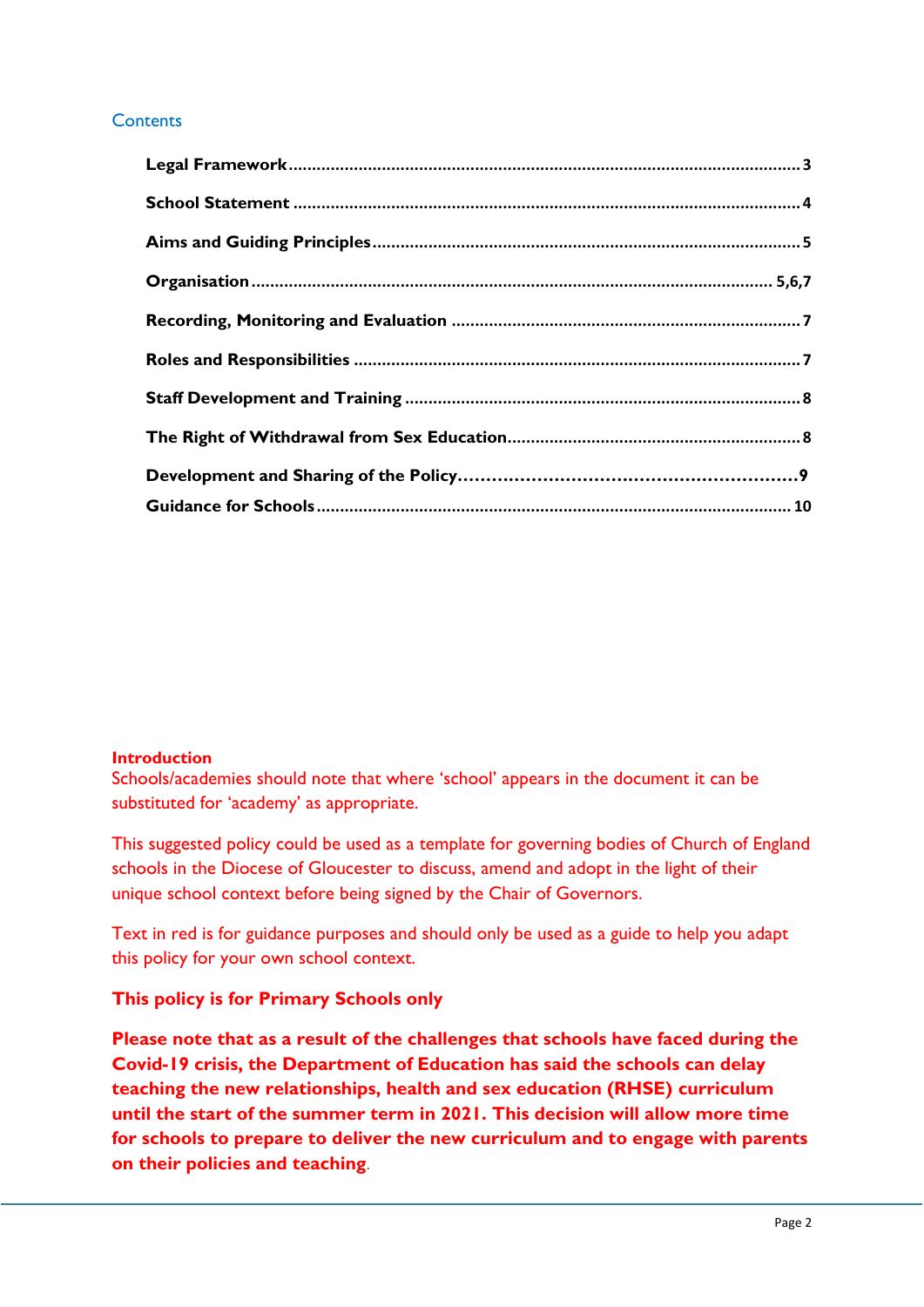**Name of School:**

**School's Vision:**

**.** 

# **Legal Framework**

The Relationships Education, Relationships and Sex Education and Health Education (England) Regulations 2019, made under sections 34 and 35 of the Children and Social Work Act 2017, make Relationships Education compulsory for all pupils receiving primary education from September 2020; Relationships and Sex Education (RSE) compulsory for all pupils receiving secondary education.

The regulations make Health Education (HE) compulsory in all schools. Sex education is not compulsory in primary schools. Schools choosing to teach aspects of sex education which go beyond the national curriculum for science must set this out in their policy and consult with parents. Parents/carers have the right to withdraw pupils from sex education (but not Relationships or Health Education)

Schools are required to comply with the relevant requirements of the Equality Act 2010. Under the provisions of the Equality Act, schools must not unlawfully discriminate against pupils because of their age, sex, race, disability, religion or belief, gender reassignment, pregnancy or maternity, marriage or civil partnership, or sexual orientation (collectively known as the protected characteristics). Schools must also make reasonable adjustments to alleviate disadvantage and be mindful of the SEND Code of Practice when planning for these subjects.

Primary schools need to decide from the outset whether they will choose to only teach the statutory Relationships and Health Education (RHE) and omit the teaching of sex education. RHE may include aspects of the science curriculum including lifecycles and reproduction.

If schools decide to teach Sex Education alongside Relationships and Health Education (RSHE) this needs to be clear in the policy and the content shared with parents.

<sup>&</sup>lt;sup>1</sup> [www.legislation.gov.uk/ukpga/2010/15/contents](http://www.legislation.gov.uk/ukpga/2010/15/contents) The Relationships Education, Relationships and Sex Education and Health Education (England) Regulations 2019, made under sections 34 and 35 of the Children and Social Work Act 2017, make Relationships Education compulsory for all pupils receiving primary education from September 2020; Relationships and Sex Education (RSE) compulsory for all pupils receiving secondary education.

The regulations make Health Education (HE) compulsory in all schools. Sex education is not compulsory in primary schools. Schools choosing to teach aspects of sex education which go beyond the national curriculum for science must set this out in their policy and consult with parents. Parents/carers have the right to withdraw pupils from sex education (but not Relationships or Health Education)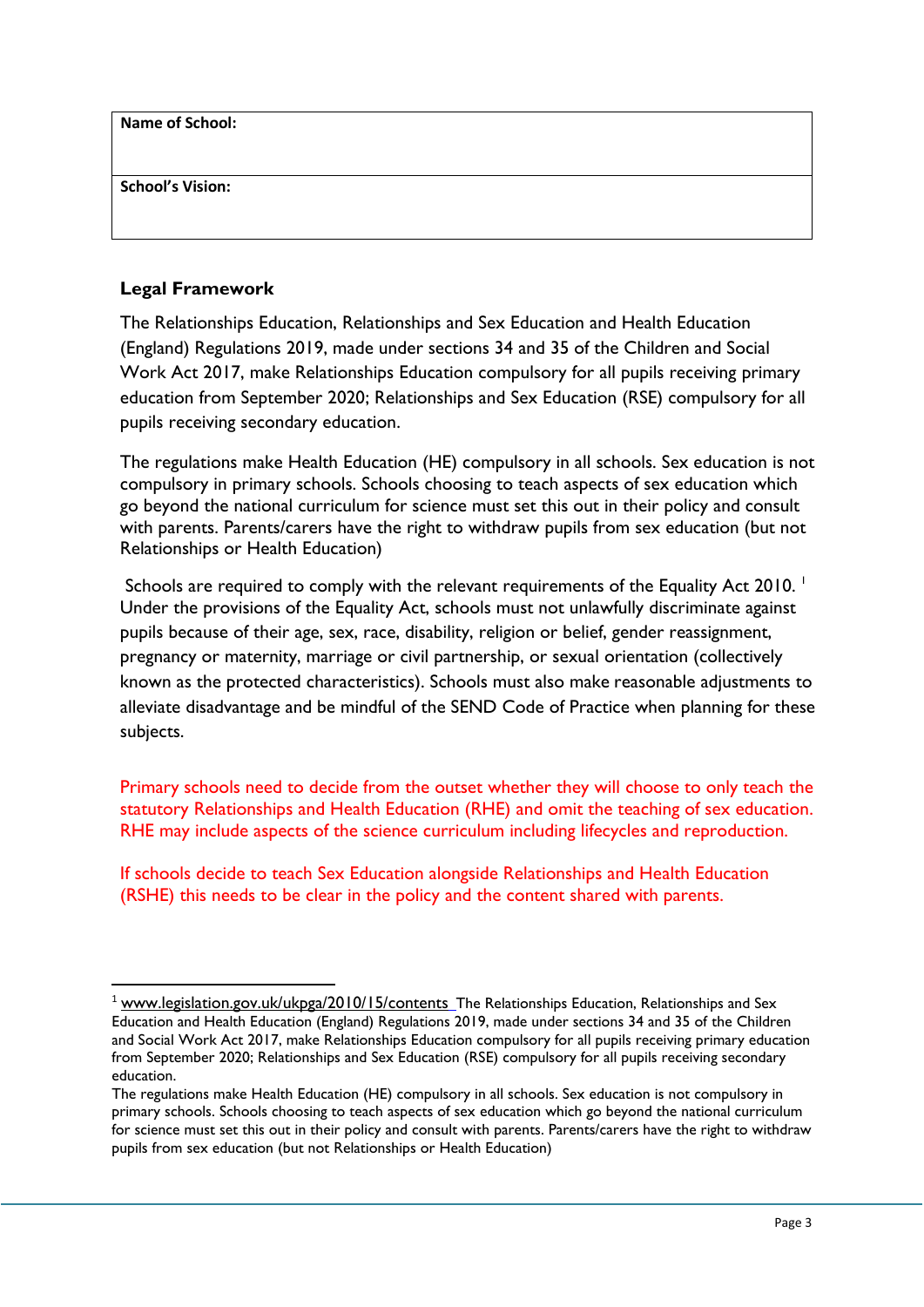## **School Statement on RHE**

In (insert school name) we will deliver a high-quality, age-appropriate and evidence-based relationships and health education curriculum (RHE) for all our pupils. This policy sets out the framework for our relationships and health curriculum, providing clarity on how it is informed, organised and delivered and how everyone will be treated with dignity as all people are made in the image of God and are loved equally by God.

# OR

# **School Statement on RSHE**

In (insert school name) we will deliver a high-quality, age-appropriate and evidence-based relationships, sex and health education curriculum (RSHE) for all our pupils. This policy sets out the framework for our relationships, sex and health curriculum, providing clarity on how it is informed, organised and delivered and how everyone will be treated with dignity as all people are made in the image of God and are loved equally by God.

# **School Statement continued (RHE and RSHE)**

We believe in the importance of high quality **RHE or RSHE** teaching and learning and the role that it can play in promoting safe, equal, caring and enjoyable relationships under the promise of Jesus bringing 'life in all its fullness.' (John10:10). We follow the guidance from the Church of England Education Office in our approach to teaching **RHE or RSHE**, seeking to be faith sensitive and inclusive. At our school, we believe all children should be treated with dignity and respect and bullying of all kinds should be eliminated. We will distinguish between factual teaching (biological facts, different types of families, medicine and the law) and moral teaching (relationships and values) ensuring clarity at all times.

Our school vision (insert school vision and explain how the vision supports the teaching of RHE/RSHE) provides the inspiration where all can flourish and pupils respect their uniqueness so that they are able to form healthy and loving relationships and show respect, loving care and dignity to others. In our school, we also consider the spiritual and moral aspects of healthy, loving and nurturing relationships within the context of our Christian vision for the purpose of life.

# <span id="page-3-0"></span>**Aims and Guiding Principles**

1

We have adopted the charter for faith sensitive and inclusive relationships education, relationships and sex education (RSE) and health education (RSHE) produced by the Church of England (November 2019)<sup>2</sup>

# **In (insert school name) we commit to:**

- work in partnership with parents and carers.
- deliver RSHE professionally and as an identifiable part of PSHE.
- ensure that RSHE will be delivered in a way that affords dignity and shows respect to all who make up our diverse community.
- help all pupils to build resilience and to support them to form healthy relationships, to keep themselves safe and to resist the harmful influence of pornography in all its forms.

<sup>&</sup>lt;sup>2</sup> [https://www.churchofengland.org/sites/default/files/2019-11///RSHE%20Principles%20and%20Charter\\_0.pdf](https://www.churchofengland.org/sites/default/files/2019-11/RSHE%20Principles%20and%20Charter_0.pdf)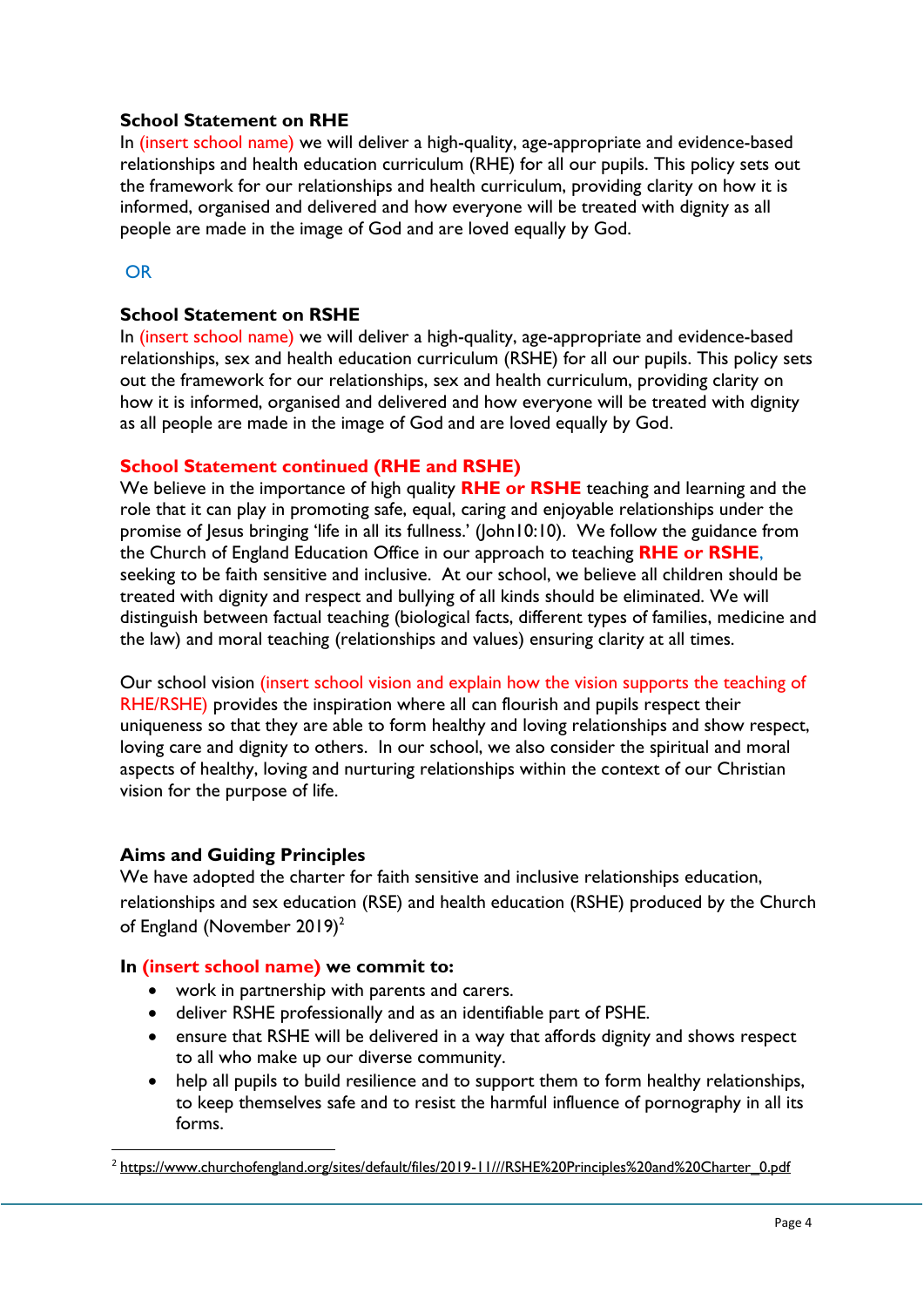- the promotion of healthy, resilient relationships set in the context of loving and caring for others
- a RSHE curriculum that is based on honest and medically accurate information from reliable sources of information, supported by the school's Christian vision
- taking care to meet the individual needs of all pupils including those with special needs and disabilities so all feel valued and respected through the materials that is used and the language that is used
- seek pupils' views about RSHE so that the teaching can be made relevant to their lives and support them into adulthood
- other commitments pertinent to the teaching of RHE/RSHE and contextual to your school's Christian vision and your curriculum intent

# **Organisation**

The organisation of RHE/RSHE teaching should be listed her under the headings below, with reference to the aims, guiding principles and school's Christian vision

RHE/RSHE will be taught as part of a planned programme within the PSHE curriculum. Our teaching plan will promote resilient and healthy relationships, supporting children to keep themselves safe from harm. Children will be taught to show respect to all within our community developing a mutual understanding of other faiths and beliefs. Our school's Christian vision and values will underpin all our teaching.

Make reference to the school's overall curriculum intent statement as well as statutory guidance. $3$ 

## **Leadership**

- the headteacher will ensure that parents and governors are informed of the policy
- outside speakers and visitors will work within this policy and uphold and support the school's vision
- the headteacher will monitor and review the policy in partnership with the governing board and PSHE subject leader
- ensure regular training and updates for staff based on any identified needs, the school's context and any changes in legislation
- provide support, training and mentoring for NQTs to deliver the RHE/RSHE curriculum
- ensure clear guidance on agreed materials and resources to be used to support the teaching of RHE/RSHE which is age appropriate and supports the school's vision

# **Planning**

1

- How is RHE/RSHE planned and who is involved in the planning?
- How does the planning fit in with the cycle of learning planned in other subjects eg science?

<sup>&</sup>lt;sup>3</sup> [www.gov.uk/government/publications/relationships-education-relationships-and-sex-education-rse-and-health](http://www.gov.uk/government/publications/relationships-education-relationships-and-sex-education-rse-and-health-education)[education](http://www.gov.uk/government/publications/relationships-education-relationships-and-sex-education-rse-and-health-education) paragraphs 54-62 for relationships education, paragraphs 65-68 for Sex Education in primary schools.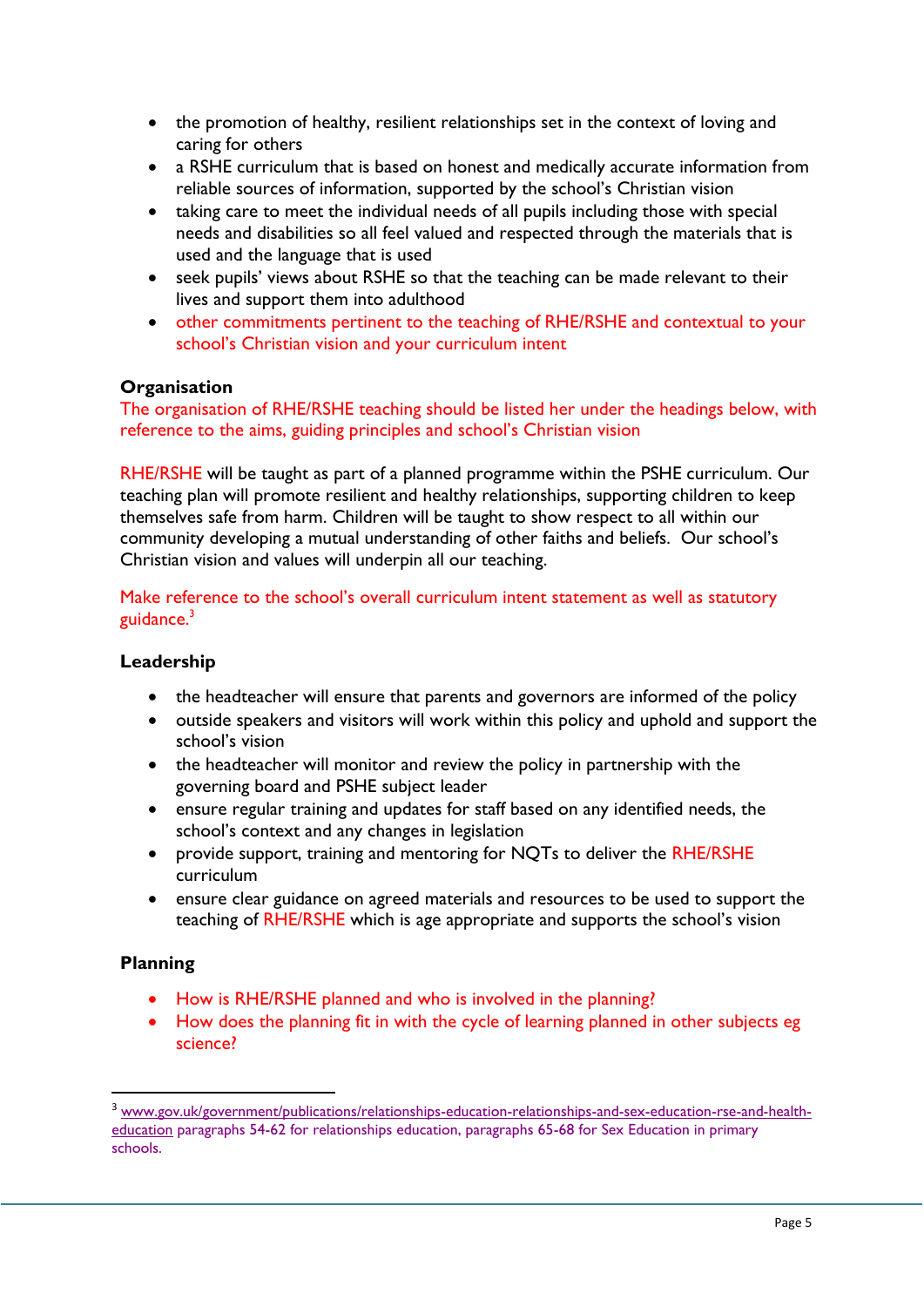- How will planning be shared across year groups to ensure teachers know where it sits within progression of learning.
- Does it fit into similar planning formats already established?
- What links are made with the teaching of RHE/RHSE, the school's Christian vision and core values?
- What resources are used? List the resources that have been agreed by the school as appropriate and support the school's aims and guiding principles. How are these shared with parents/carers?

# **Organisation**

Outline the subject content for each year group, how it will be taught and who is responsible.

- Details of content and any schemes of work
- Are children taught in class groups? Small groups? Mixed groups?
- Who teaches RHE/RSHE in the school?
- What is the role of support staff? How does the school ensure that support staff are fully informed and follow school policy?
- When is RHE/RHSE taught? Weekly? Termly?
- How is RHE/RHSE taught? Discrete subject, part of a themed approach?
- What has been deemed appropriate for each age group and how this is reviewed and adapted in consultation between teacher and parent/carer taking individual parents' and classes' needs and situations into account?

Children with SEN are given full opportunity to take part in all RHE or RSHE sessions. Where needed, a differentiated approach will be used to support specific children. It is not the school's policy to withdraw these children during RHE or RSHE teaching time for any additional or catch up curriculum programmes as part of their SEND plan. Support staff who work alongside pupils are trained and included in planning for RHE or RHSE.

# **Recording, Monitoring and Evaluation**

The curriculum and standards committee review the policy annually in partnership with Senior/ Middle Leaders and consider any views expressed by parents, children and staff in order to make any changes or recommendations. Parents are consulted using an annual RHE or RSHE feedback form. Recommendations are fed back to the full governing body and are then actioned as appropriate. Governors will ensure that policy and practice continue to be consistent with the school's Christian vision and resources used are appropriate.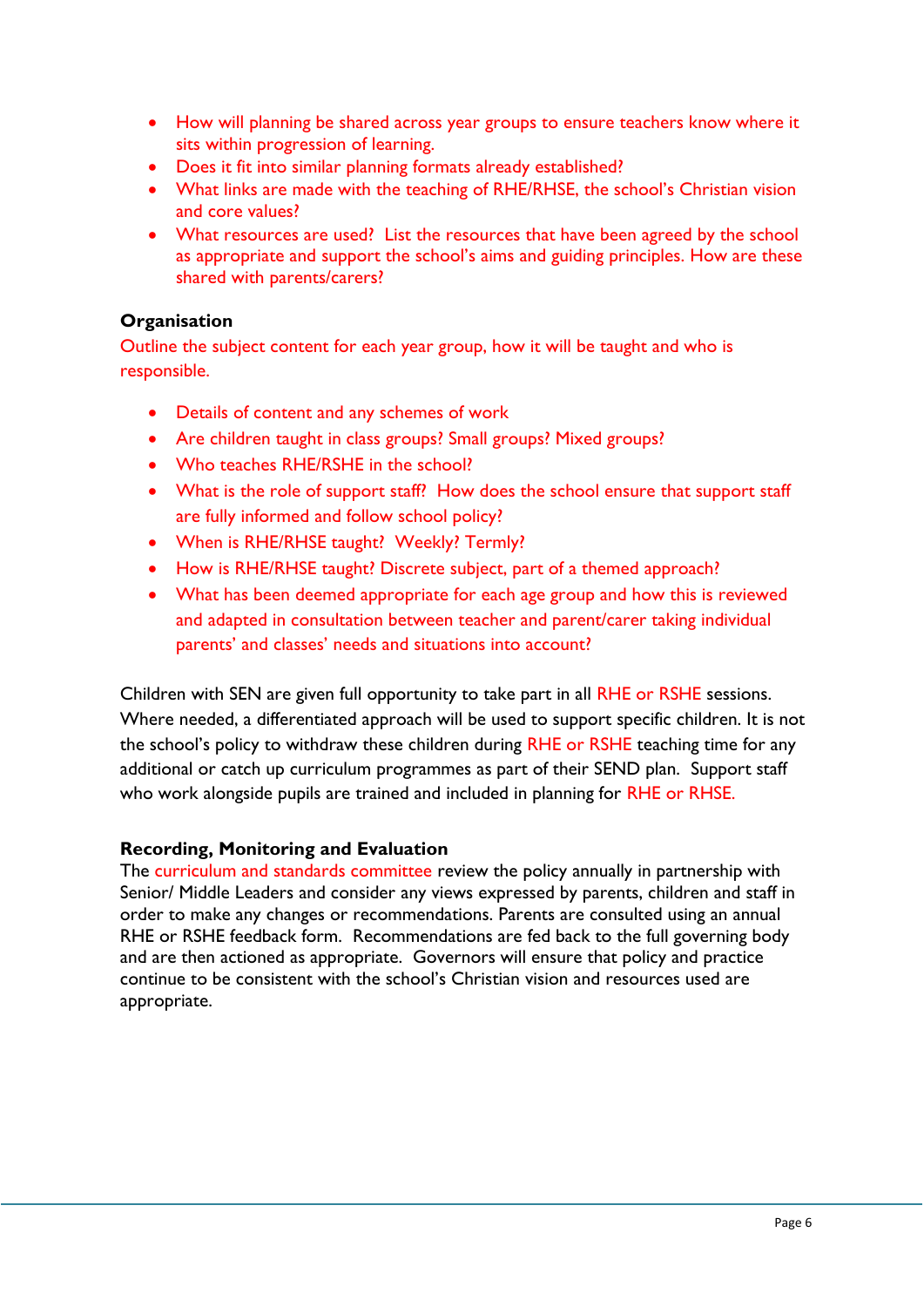# **Roles and Responsibilities**

Outline here the roles and responsibilities of each member of the school community to uphold the principles and actions of this policy

## **The governing body**

 review and monitor the policy on an annual basis and make any necessary changes based on evaluations. Ensure the schools distinctive Christian vision is lived out through RHE or RSHE.

## **The headteacher and the senior leadership team**

 monitor the effectiveness and impact of the policy including the teaching and learning. Build and maintain effective relationships, fully engage with parents when planning and reviewing RHE or RSHE work. The headteacher responds to parent requests to withdraw their children from RSHE

## **Teaching and support staff**

• follow the agreed policy and scheme of work and where concerns arise seek additional guidance and or training through the leadership team. Staff model a positive attitude to RHE or RSHE.

#### **Pupils**

 fully engage with RHE or RSHE teaching and treat all issues and peers with mutual respect and sensitivity.

## **Parents and carers**

• support their children in their learning and raise any questions regarding policy with the teachers and leadership team

#### **Visitors**

**.** 

• read and follow the agreed policy; keep up-to-date with policy and practice

## **Staff Development and Training**

We ensure that all staff, including support staff, receive appropriate training and opportunities for professional development, both as individuals and as groups or teams. All staff development and training is evaluated to ensure on-going improvement is achieved and that training has a positive impact on learning and teaching for all.

NQTs and staff who have not previously taught RSE or RSHE will receive training and support from the PSHE lead and/or mentor.

## **The Right to withdraw from Sex Education<sup>4</sup>**

We fully recognise that parents do have the right to withdraw their children from the Sex Education aspect of RSHE and can do so by making concerns known and applying in writing to the Headteacher. The school will invite any enquiring parents or legal guardians to talk through their concerns. An explanation of the rationale for RSHE will be given; an opportunity will be offered to review the intended materials and consider the impact of not receiving sex education with peers.

<sup>&</sup>lt;sup>4</sup> The regulations make Health Education (HE) compulsory in all schools. Sex education is not compulsory in primary schools. Schools choosing to teach aspects of sex education which go beyond the national curriculum for science must set this out in their policy and consult with parents. Parents/carers have the right to withdraw pupils from sex education (but not Relationships or Health Education)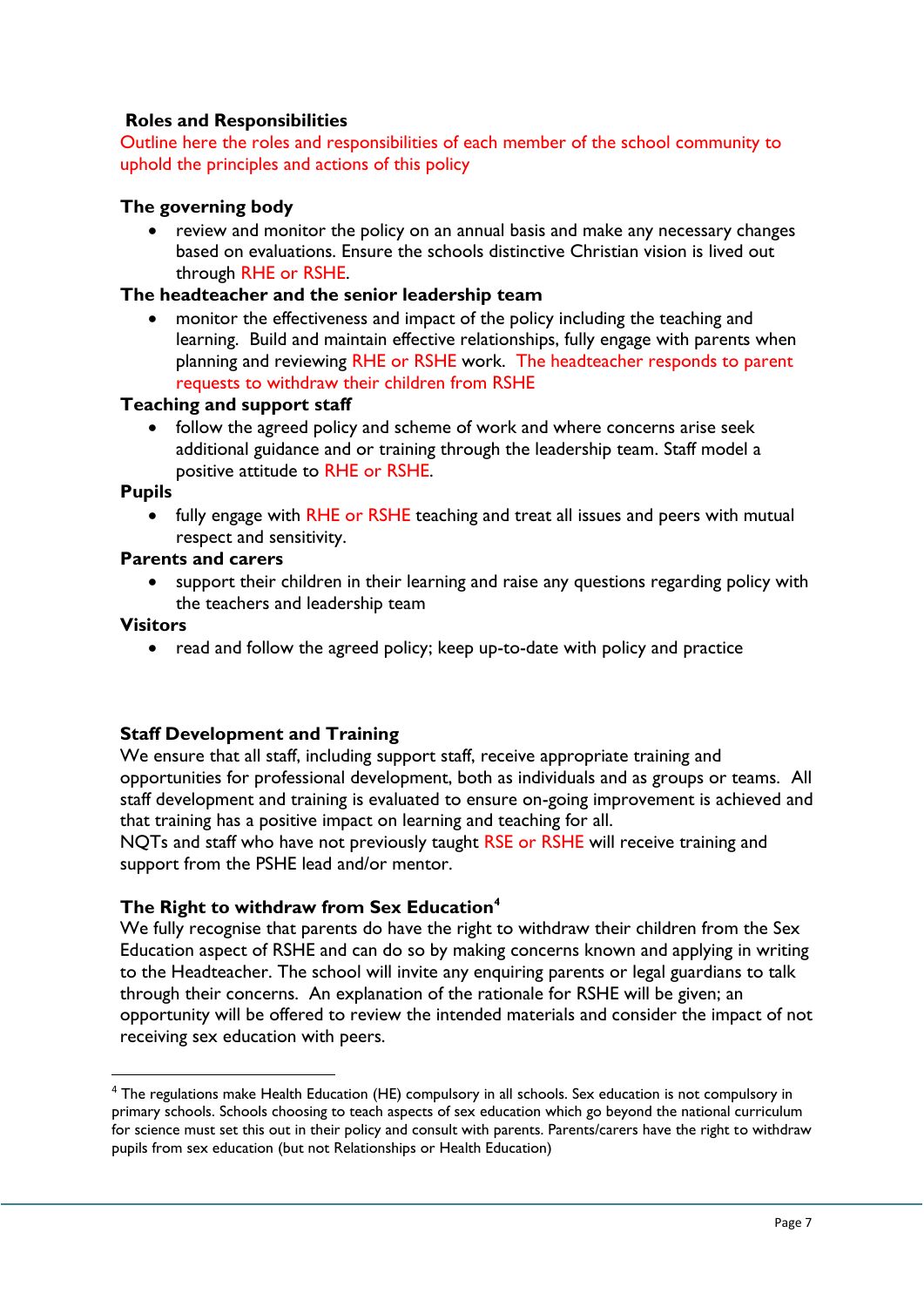If a pupil is withdrawn from Sex Education, it is the school's responsibility to ensure that the pupil receives appropriate, purposeful education during the period of withdrawal. There is no right to withdraw from Relationships Education or Health Education (RHE).

The school will document this process to ensure a record is kept.

## **Development and Sharing of the Policy**

At (insert name of school) we are committed to building a strong and positive relationship with all parents through a shared understanding, mutual trust and co-operation. We achieve this by responding to any RHE or RSHE queries in a sensitive and supportive way as well as sharing our school policy on the school's website. In addition we seek views from parents on an annual basis to look for ways to improve our teaching and learning.

## Outline how the policy was developed, who was consulted and what resources and information you took account of

Links to other policies and documentation

We ensure that the principles of RSE or RSHE are reflected and applied in our policies and practices including those that are concerned with:

- SMSC and PSHE
- Science curriculum
- Care, guidance and support
- Working in partnership with parents, carers and guardians
- Working with the wider community

# **Approval and review by governing body**: statutory and annually

| Headteacher signed:        | Date: |
|----------------------------|-------|
| Chair of Governors signed: | Date: |
| Date of next review:       | Date: |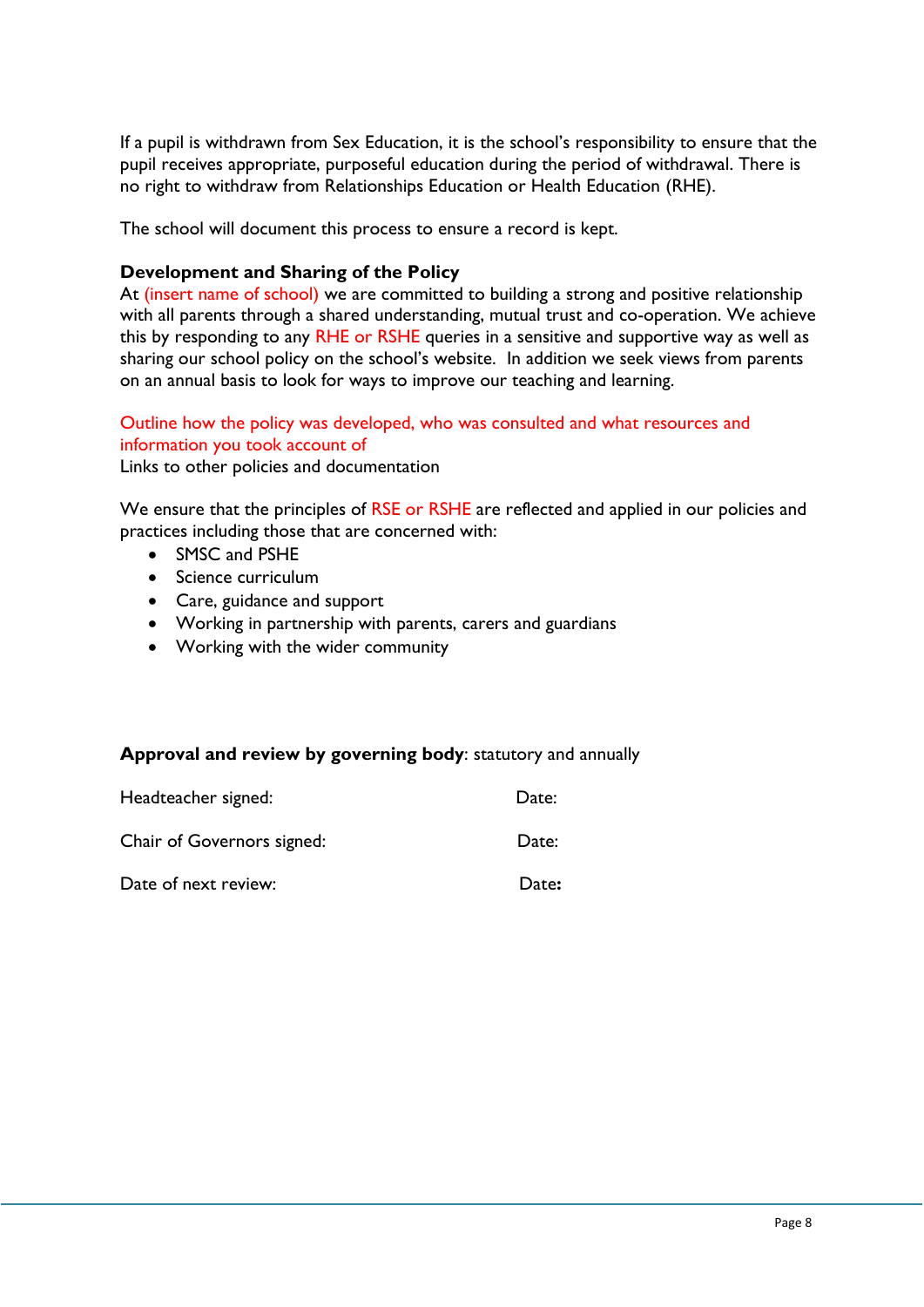# **Guidance for Schools to Support Policy and Practice**

This draft policy for Church of England schools in the Gloucester Diocese has been created with reference to the following:

- The policy template from the Church of England
- [https://www.churchofengland.org/sites/default/files/2019-](https://www.churchofengland.org/sites/default/files/2019-11/Suggested%20policy%20template_1.docx) [11/Suggested%20policy%20template\\_1.docx](https://www.churchofengland.org/sites/default/files/2019-11/Suggested%20policy%20template_1.docx)
- RSHE Policy exemplar for Church Schools April 2020 Bristol
- SRE policy from Bristol and Salisbury Diocese
- [https://cofebristol.contentfiles.net/media/assets/file/Sex-and-Relationships-Sample-](https://cofebristol.contentfiles.net/media/assets/file/Sex-and-Relationships-Sample-Policy-KS1KS2.docx)[Policy-KS1KS2.docx](https://cofebristol.contentfiles.net/media/assets/file/Sex-and-Relationships-Sample-Policy-KS1KS2.docx)
- Diocese of Gloucester Collective Worship Policy used to help maintain consistency of format
- Diocese of Gloucester Academies Trust 'Relationships and Health Education Policy' 2020

Further resources

- RSHE principles and charter Church of England [https://www.churchofengland.org/sites/default/files/2019-](https://www.churchofengland.org/sites/default/files/2019-11/RSHE%20Principles%20and%20Charter_0.pdf) [11///RSHE%20Principles%20and%20Charter\\_0.pdf](https://www.churchofengland.org/sites/default/files/2019-11/RSHE%20Principles%20and%20Charter_0.pdf)
- Format for a parents meeting -Church of England
- [https://www.churchofengland.org/sites/default/files/2019-](https://www.churchofengland.org/sites/default/files/2019-11/Suggested%20format%20for%20parents%27%20meetings_0.pdf) [11///Suggested%20format%20for%20parents%27%20meetings\\_0.pdf](https://www.churchofengland.org/sites/default/files/2019-11/Suggested%20format%20for%20parents%27%20meetings_0.pdf)
- Suggested prayer for parents meeting Church of England
- [https://www.churchofengland.org/sites/default/files/2019-11///Resource%20A%20-](https://www.churchofengland.org/sites/default/files/2019-11/Resource%20A%20-%20Suggested%20prayer%20for%20the%20meeting.pdf) [%20Suggested%20prayer%20for%20the%20meeting.pdf](https://www.churchofengland.org/sites/default/files/2019-11/Resource%20A%20-%20Suggested%20prayer%20for%20the%20meeting.pdf)
- Diamond nine activity Church of England
- [https://www.churchofengland.org/sites/default/files/2019-12/Resource%20B%20-](https://www.churchofengland.org/sites/default/files/2019-12/Resource%20B%20-%20Diamond%20nine%20activity%20.pdf) [%20Diamond%20nine%20activity%20.pdf](https://www.churchofengland.org/sites/default/files/2019-12/Resource%20B%20-%20Diamond%20nine%20activity%20.pdf)

Relationships Education, Relationships and Sex Education and Health Education

[https://assets.publishing.service.gov.uk/government/uploads/system/uploads/attachment\\_data](https://assets.publishing.service.gov.uk/government/uploads/system/uploads/attachment_data/file/805781/Relationships_Education__Relationships_and_Sex_Education__RSE__and_Health_Education.pdf) [/file/805781/Relationships\\_Education\\_\\_Relationships\\_and\\_Sex\\_Education\\_\\_RSE\\_\\_and\\_Heal](https://assets.publishing.service.gov.uk/government/uploads/system/uploads/attachment_data/file/805781/Relationships_Education__Relationships_and_Sex_Education__RSE__and_Health_Education.pdf) th Education.pdf

Science programmes of study Key Stage 1 and 2

[https://assets.publishing.service.gov.uk/government/uploads/system/uploads/attachment\\_data](https://assets.publishing.service.gov.uk/government/uploads/system/uploads/attachment_data/file/425618/PRIMARY_national_curriculum_-_Science.pdf) [/file/425618/PRIMARY\\_national\\_curriculum\\_-\\_Science.pdf](https://assets.publishing.service.gov.uk/government/uploads/system/uploads/attachment_data/file/425618/PRIMARY_national_curriculum_-_Science.pdf)

Science programmes of study Key Stage 3 and 4

[https://www.gov.uk/government/publications/national-curriculum-in-england-science-](https://www.gov.uk/government/publications/national-curriculum-in-england-science-programmes-of-study/national-curriculum-in-england-science-programmes-of-study#key-stage-3)

[programmes-of-study/national-curriculum-in-england-science-programmes-of-study#key](https://www.gov.uk/government/publications/national-curriculum-in-england-science-programmes-of-study/national-curriculum-in-england-science-programmes-of-study#key-stage-3)[stage-3](https://www.gov.uk/government/publications/national-curriculum-in-england-science-programmes-of-study/national-curriculum-in-england-science-programmes-of-study#key-stage-3)

[https://assets.publishing.service.gov.uk/government/uploads/system/uploads/attachment\\_data](https://assets.publishing.service.gov.uk/government/uploads/system/uploads/attachment_data/file/381380/Science_KS4_PoS_7_November_2014.pdf) [/file/381380/Science\\_KS4\\_PoS\\_7\\_November\\_2014.pdf](https://assets.publishing.service.gov.uk/government/uploads/system/uploads/attachment_data/file/381380/Science_KS4_PoS_7_November_2014.pdf)

PSHE Association Programme of study KS1-5

[https://www.pshe-](https://www.pshe-association.org.uk/system/files/PSHE%20Association%20Programme%20of%20Study%20for%20PSHE%20Education%20%28Key%20stages%201%E2%80%935%29%2C%20Jan%202020.pdf)

[association.org.uk/system/files/PSHE%20Association%20Programme%20of%20Study%20for%](https://www.pshe-association.org.uk/system/files/PSHE%20Association%20Programme%20of%20Study%20for%20PSHE%20Education%20%28Key%20stages%201%E2%80%935%29%2C%20Jan%202020.pdf) [20PSHE%20Education%20%28Key%20stages%201%E2%80%935%29%2C%20Jan%202020.pdf](https://www.pshe-association.org.uk/system/files/PSHE%20Association%20Programme%20of%20Study%20for%20PSHE%20Education%20%28Key%20stages%201%E2%80%935%29%2C%20Jan%202020.pdf) GHLL PinK Curriculum